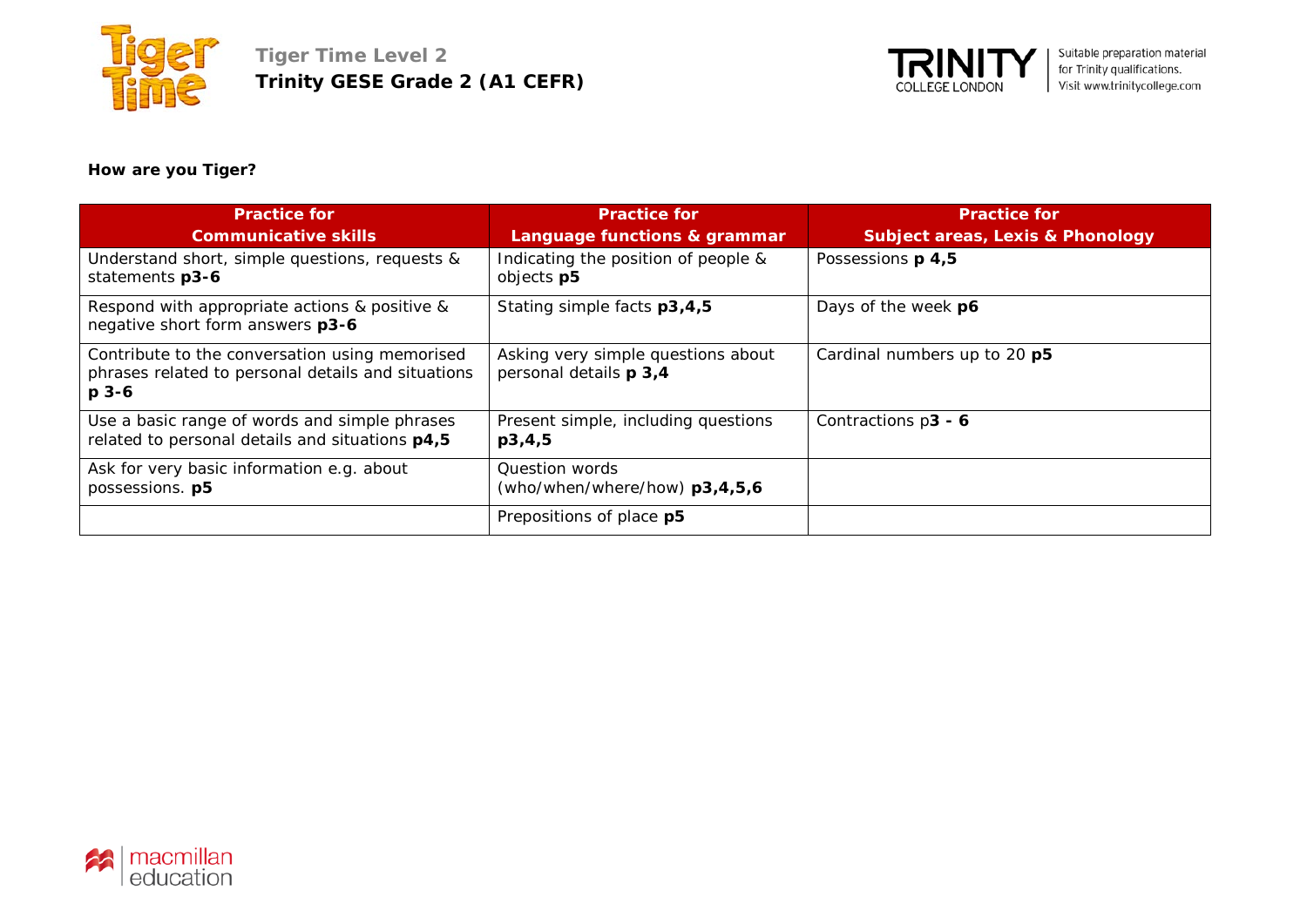



| <b>Practice for</b><br><b>Communicative skills</b>                                 | <b>Practice for</b><br>Language functions & grammar                      | <b>Practice for</b><br><b>Subject areas, Lexis &amp; Phonology</b> |
|------------------------------------------------------------------------------------|--------------------------------------------------------------------------|--------------------------------------------------------------------|
| Understand short, simple questions, requests &<br>statements p8, 9, 10, 13, 15     | Indicating the position of people &<br>objects p8, 9, 10, 11, 13, 14, 15 | Rooms in the house p8-13                                           |
| Respond with appropriate actions & positive &<br>negative short form answers p8-15 | Stating simple facts p8,9,10, 11,<br>13, 14, 15                          | Household objects p 8,9,11,12,13,15                                |
| Ask for very basic information e.g. about<br>possessions. p8,9,10,13,15            | Present simple, including questions<br>p8 - 15                           | Possessions p13                                                    |
|                                                                                    | Has/have got/have you got p13                                            | Contractions p8, 9, 11, 13, 14, 15                                 |
|                                                                                    | Question words<br>(who/when/where/how) p8,9,10                           |                                                                    |
|                                                                                    | Prepositions of place p8-15                                              |                                                                    |

#### **Kids' culture 1**

| <b>Practice for</b>                                                                             | <b>Practice for</b>          | <b>Practice for</b>                         |
|-------------------------------------------------------------------------------------------------|------------------------------|---------------------------------------------|
| <b>Communicative skills</b>                                                                     | Language functions & grammar | <b>Subject areas, Lexis &amp; Phonology</b> |
| Use a basic range of words and simple phrases<br>related to personal details and situations p16 | Stating simple facts p16     |                                             |
|                                                                                                 | Present simple tense p16     |                                             |

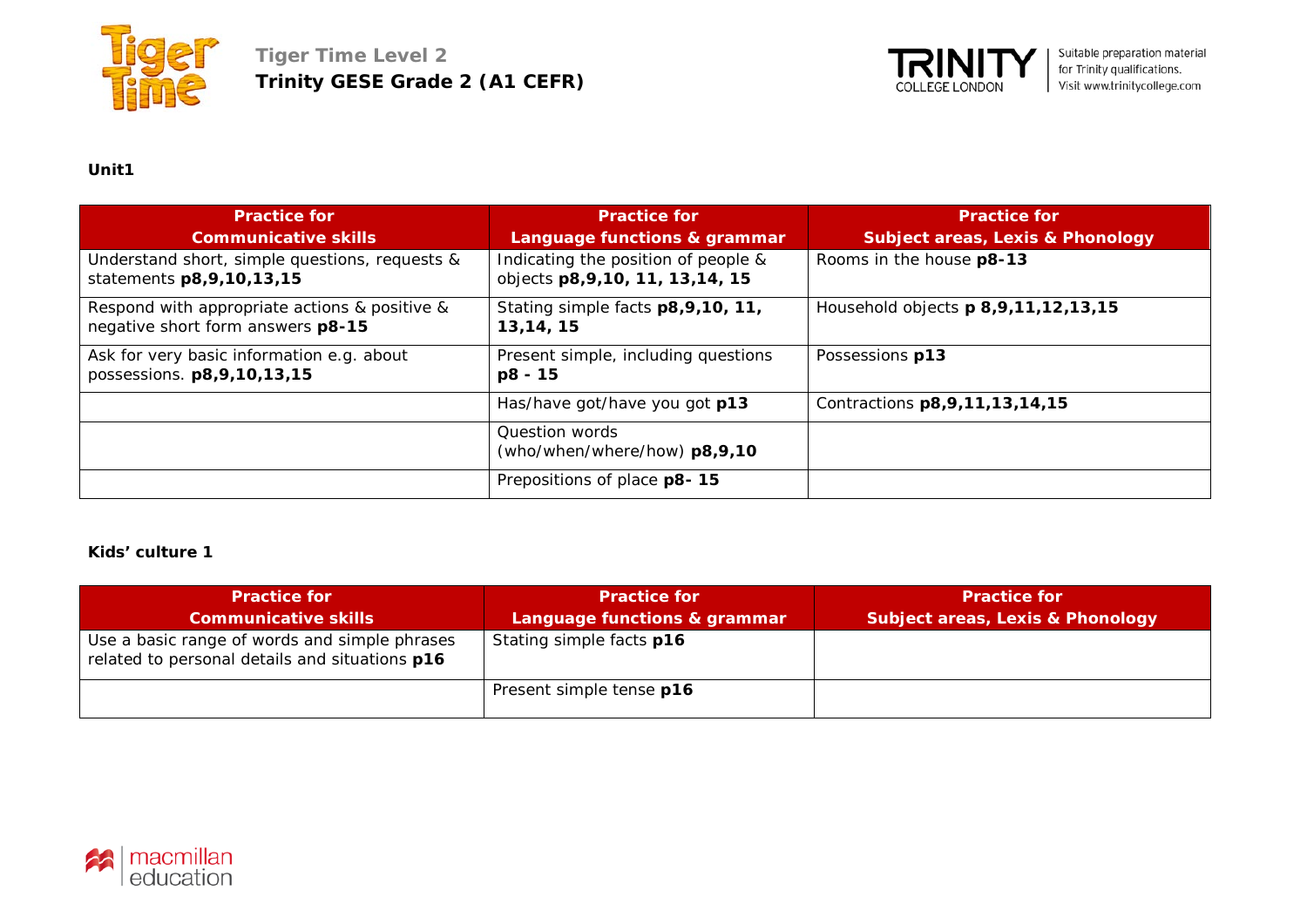



| <b>Practice for</b>                                                                 | <b>Practice for</b>                                     | <b>Practice for</b>                         |
|-------------------------------------------------------------------------------------|---------------------------------------------------------|---------------------------------------------|
| <b>Communicative skills</b>                                                         | Language functions & grammar                            | <b>Subject areas, Lexis &amp; Phonology</b> |
| Understand short, simple questions, requests &<br>statements p18,19, 20, 21, 25     | Stating simple facts p18, 19, 20, 21,<br>22, 23, 24, 25 | Pets p17 - 25                               |
| Respond with appropriate actions & positive &<br>negative short form answers p18-25 | Present simple, including questions<br>$p18 - 25$       | Contractions p18, 19, 21, 24                |
| Ask for very basic information e.g. about<br>possessions. p18,19, 20, 21, 25        | Has/have got/have you got p18 -25                       |                                             |
|                                                                                     | Question words<br>(who/when/where/how) p18,19           |                                             |

#### **Kid's culture 2**

| <b>Practice for</b>                                                                             | <b>Practice for</b>          | <b>Practice for</b>                         |
|-------------------------------------------------------------------------------------------------|------------------------------|---------------------------------------------|
| <b>Communicative skills</b>                                                                     | Language functions & grammar | <b>Subject areas, Lexis &amp; Phonology</b> |
| Use a basic range of words and simple phrases<br>related to personal details and situations p26 | Has/have got p26             | Pets p26                                    |
|                                                                                                 | Present simple tense p26     |                                             |

# **Tiger Review 1**

| <b>Practice for</b>                                                                             | <b>Practice for</b>          | <b>Practice for</b>                         |
|-------------------------------------------------------------------------------------------------|------------------------------|---------------------------------------------|
| <b>Communicative skills</b>                                                                     | Language functions & grammar | <b>Subject areas, Lexis &amp; Phonology</b> |
| Use a basic range of words and simple phrases<br>related to personal details and situations p28 | Present simple tense p28     | Pets p26                                    |
|                                                                                                 | Stating simple facts p28     | Rooms in the house p26                      |
|                                                                                                 | Question words p28           |                                             |
|                                                                                                 | Have/had got p28             |                                             |

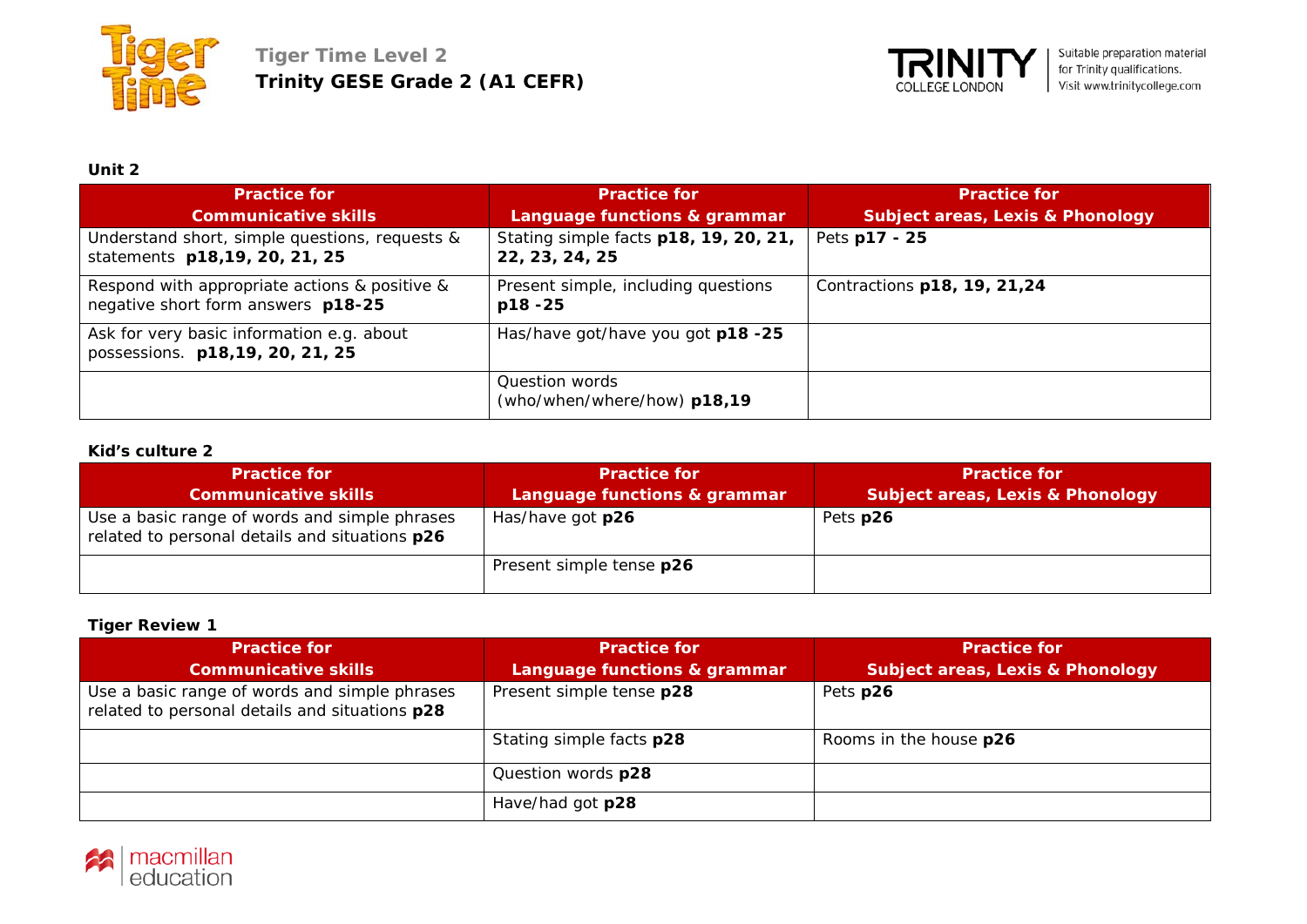



| <b>Practice for</b><br><b>Communicative skills</b>                        | <b>Practice for</b><br>Language functions & grammar                                | <b>Practice for</b><br><b>Subject areas, Lexis &amp; Phonology</b> |
|---------------------------------------------------------------------------|------------------------------------------------------------------------------------|--------------------------------------------------------------------|
| Understand short, simple questions, requests &<br>statements p30,31,33,35 | Asking very simple questions about<br>personal details p30,31,33,35                | Contractions they're p30,31,32,33,35,36                            |
|                                                                           | Stating simple facts<br>p30,31,32,33,34,35,36,37,38<br>Question words p30,31,33,35 |                                                                    |
|                                                                           | Present simple tense p30,31                                                        |                                                                    |

#### **Kid's culture 3**

| <b>Practice for</b>         | <b>Practice for</b>          | <b>Practice for</b>                         |
|-----------------------------|------------------------------|---------------------------------------------|
| <b>Communicative skills</b> | Language functions & grammar | <b>Subject areas, Lexis &amp; Phonology</b> |
|                             | Present simple tense p38     | Contractions p38                            |

# **Unit 4**

| <b>Practice for</b>                                                                   | <b>Practice for</b>          | <b>Practice for</b>                         |
|---------------------------------------------------------------------------------------|------------------------------|---------------------------------------------|
| <b>Communicative skills</b>                                                           | Language functions & grammar | <b>Subject areas, Lexis &amp; Phonology</b> |
| Understand short, simple questions, requests<br>and statements. <b>p40,41,43, 44,</b> |                              | Contractions p40,41,44,45,47                |

# **Tiger Review 2**

| <b>Practice for</b>         | <b>Practice for</b>          | <b>Practice for</b>              |
|-----------------------------|------------------------------|----------------------------------|
| <b>Communicative skills</b> | Language functions & grammar | Subject areas, Lexis & Phonology |
|                             |                              | Contractions p50                 |

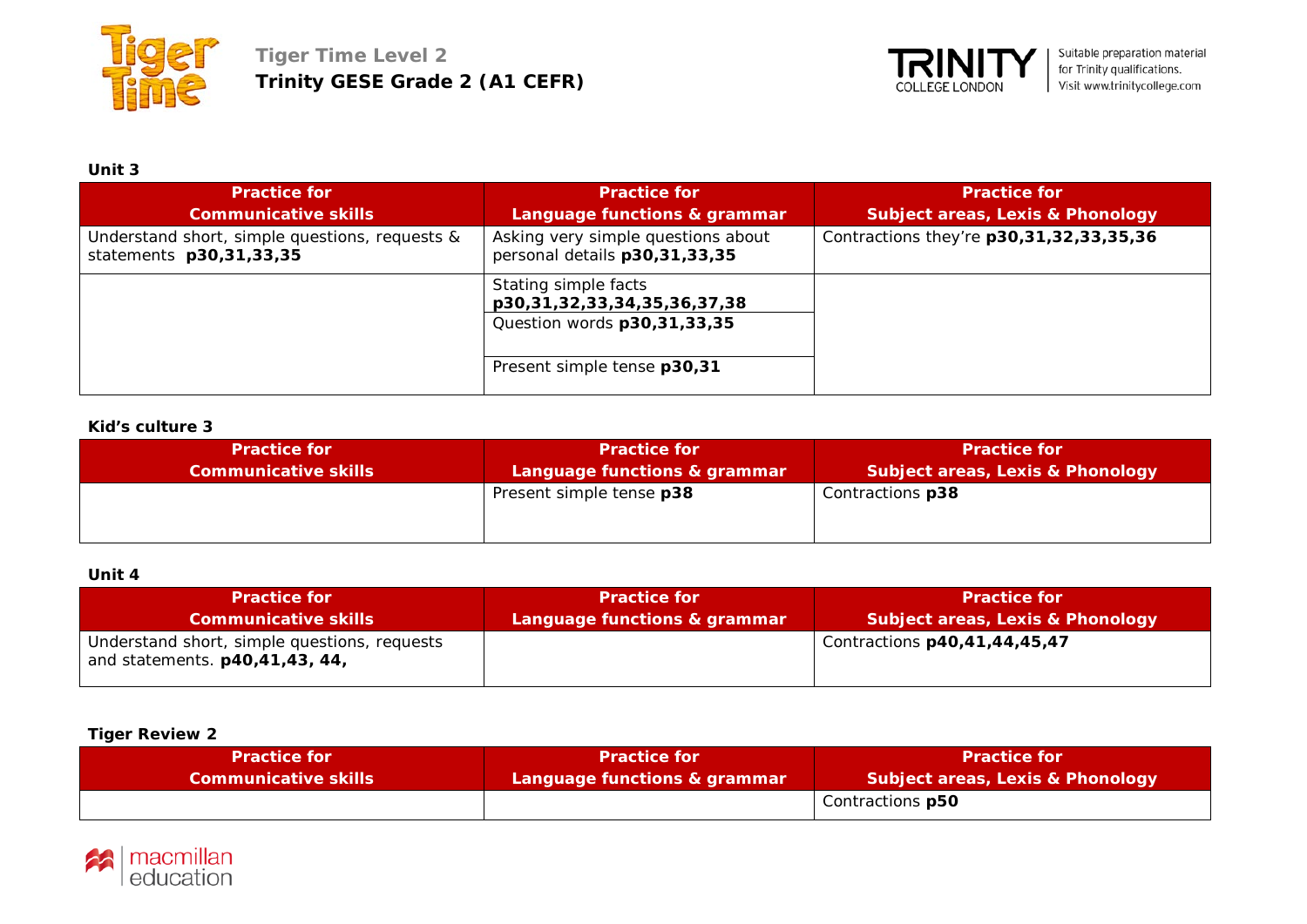



| <b>Practice for</b>                                                                  | <b>Practice for</b>                                                             | <b>Practice for</b>                         |
|--------------------------------------------------------------------------------------|---------------------------------------------------------------------------------|---------------------------------------------|
| <b>Communicative skills</b>                                                          | Language functions & grammar                                                    | <b>Subject areas, Lexis &amp; Phonology</b> |
| Understand short, simple questions, requests &<br>statements p52, 53, 54, 55, 57, 59 | Has/have got p52,53, 54,55 58, 59<br>Present simple tense p52,53, 54, 57,<br>59 | Contractions p52,53, 54, 55, 58, 59         |

## **Unit 6**

| <b>Practice for</b><br><b>Communicative skills</b>                                                 | <b>Practice for</b><br>Language functions & grammar                                 | <b>Practice for</b><br><b>Subject areas, Lexis &amp; Phonology</b> |
|----------------------------------------------------------------------------------------------------|-------------------------------------------------------------------------------------|--------------------------------------------------------------------|
| Use a basic range of words and simple phrases<br>related to personal details and situations p78,79 | There is/are p62,63,64, 65, 68, 69<br>Present simple tense p62,63,64, 65,<br>68, 69 | Contractions p62,63,64, 65, 68, 69                                 |
|                                                                                                    | Has/have got p78,79                                                                 |                                                                    |

## **Kid's culture 6**

| <b>Practice for</b>         | <b>Practice for</b>          | <b>Practice for</b>                         |
|-----------------------------|------------------------------|---------------------------------------------|
| <b>Communicative skills</b> | Language functions & grammar | <b>Subject areas, Lexis &amp; Phonology</b> |
|                             | There is/are <b>p70</b>      | Contractions <b>p70</b>                     |

# **Tiger review 3**

| <b>Practice for </b>        | <b>Practice for</b>          | <b>Practice for</b>                         |
|-----------------------------|------------------------------|---------------------------------------------|
| <b>Communicative skills</b> | Language functions & grammar | <b>Subject areas, Lexis &amp; Phonology</b> |
|                             | Have got <b>p71, 72</b>      | Contractions p72                            |